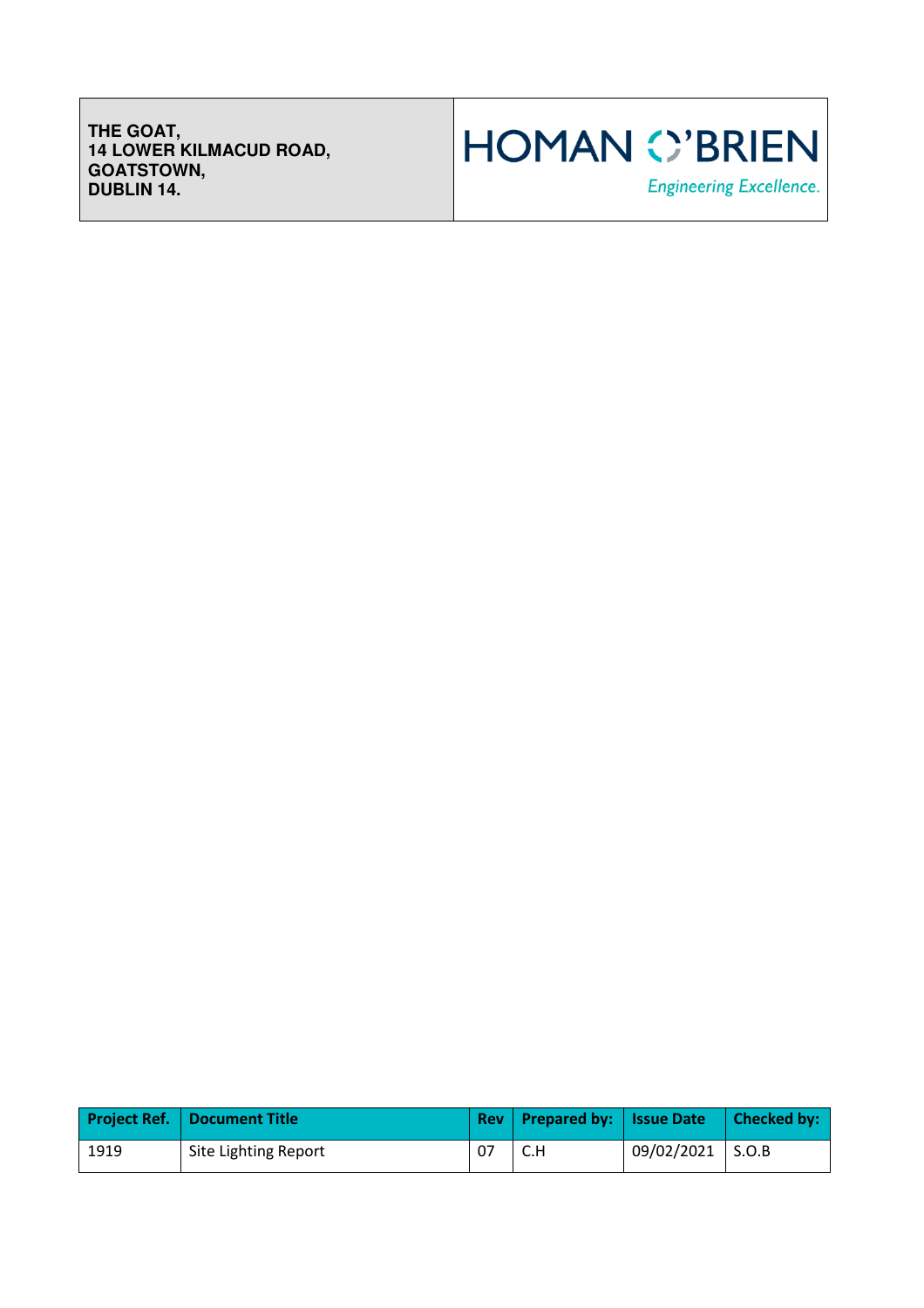

#### **1.0 INTRODUCTION**

This report documents the approach taken by Homan O' Brien to develop an external lighting design for the proposed mixed use development at the existing Goat Bar & Grill, 14 Lower Kilmacud Road, Goatstown, Dublin 14. Homan O' Brien carried out the lighting calculations with the Dialux (4.13) lighting simulation software platform. The calculation results are then compared to figures detailed in industry design standards. Appended to the report is the proposed lighting layout drawing and proposed luminaires.



**Figure 1: Goat Bar & Grill - Site Location.** 

The proposed Strategic Housing Development will consist of: the demolition of an existing commercial block on the site known as The Goat Centre and the removal of a number of extensions that have been added to the existing Goat Public House (total demolition c. 1,214 sq m); and the construction of a mixed use scheme comprising: 299 No. apartments (89 No. onebedroom apartments; 202 No. two-bedroom apartments; and 8 No. three-bedroom apartments) arranged in 4 No. five to eight-storey blocks (identified as Buildings 1-4 on the architects' drawings) with a residential gross floor area of c. 29,035 sq m (including residential amenity space of c. 251 sq m) over a basement and undercroft area (c. 13,569 sq m); a 22 No. bedroom hotel (c. 1,124 sq m); 6 No. retail units (c. 680 sq m); the change of use of the 2 No. existing cottages at Nos. 240 and 242 Lower Kilmacud Road (c. 105 sq m) to a childcare facility and construction of an extension to the rear (c. 277 sq m); and the construction of an extension of c. 610 sq m to the existing public house (c. 574 sq m), on an overall site of c. 1.87 ha.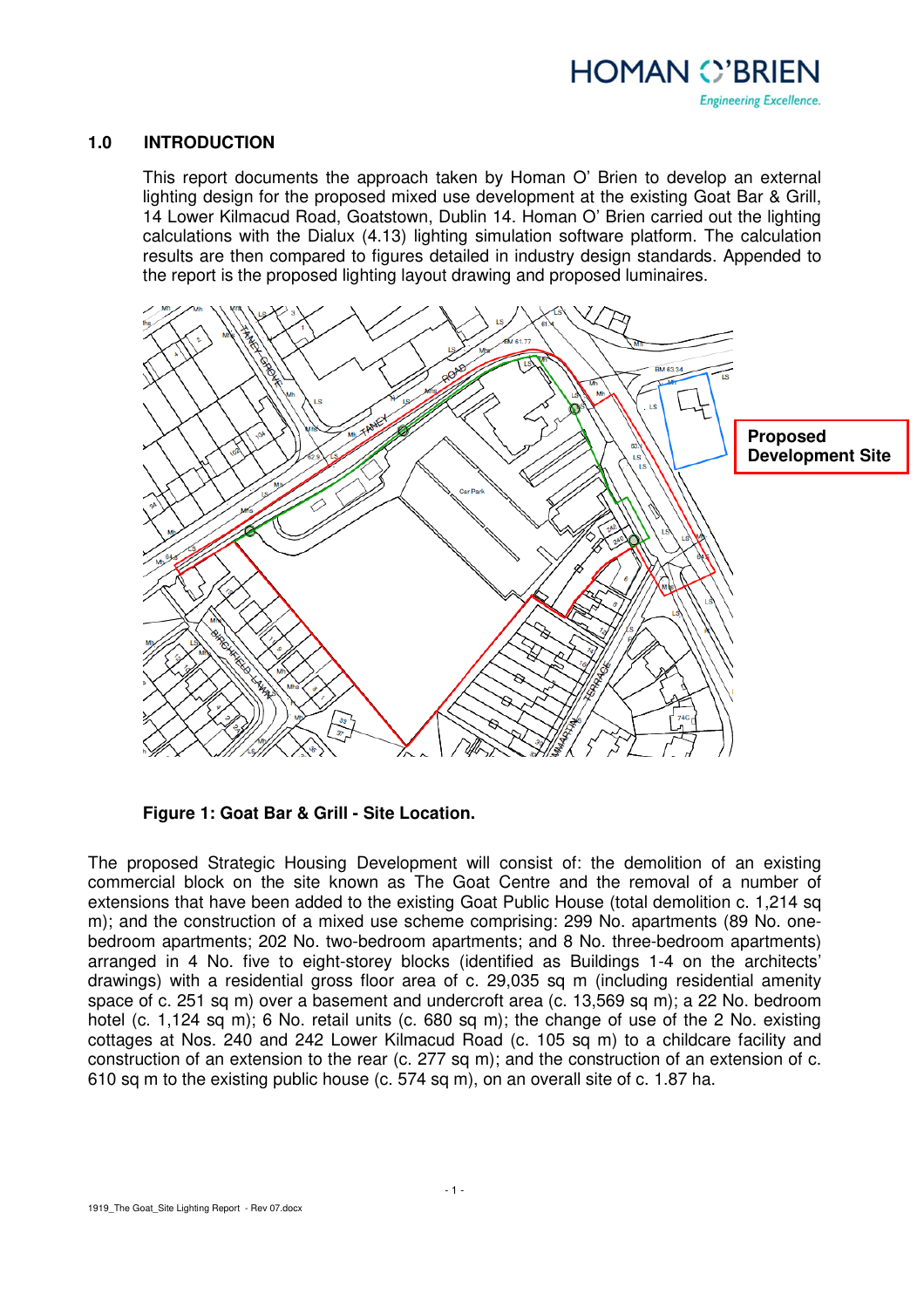

# **2.0 PROPOSED APPROACH**

There were five key lighting design elements reviewed in advance of carrying out lighting calculations. The lighting design should conform to all standards listed below.

#### **Design Criteria**

- 1. Lighting Lux Levels, and uniformity on walkways
- 2. Light pollution on surrounding properties
- 3. Luminaire intensity
- 4. Up Light Ratio (ULR)
- 5. Lighting Controls

#### **Standards**

- EN 12464-2 2014 Light and lighting. Lighting of work places. Outdoor work places
- **SLL Code of Lighting 2012**
- **SLL Lighting Handbook 2018**
- SLL Lighting Guide 6 Exterior environment
- SLL Lighting Guide 9 Lighting for communal residential buildings
- $\blacksquare$  I.S 3217:2013
- **Building Regulations Part M**

# **2.1 DESIGN CRITERIA**

The Goat Bar & Grill is classified as an 'E4' environment in accordance with IS EN 12464-2:2014. This represents high district brightness areas, such as town centres and commercial areas. The following lighting criteria must be adhered to when designing a lighting installation for an E4 environment**.** 

# **Light Pollution on Surrounding Properties**

- 25 lux pre-curfew (maximum value of vertical illuminance on properties)
- 5 lux post-curfew (maximum value of vertical illuminance on properties)

# **Luminaire Intensity (cd - candela)**

- 25000 pre-curfew
- 2500 post-curfew

# **Upward Light (ULR %)**

 $-25%$ 

General Task Lighting allows occupants navigate through the site and around building pedestrian pathways. General lighting is required during the normal operation of the building while emergency lighting is required in the case were the normal lighting operation fails due to power loss. The CIBSE lighting guides and IS EN 12464-2: 2014 recommend lighting values for external roadways & path ways.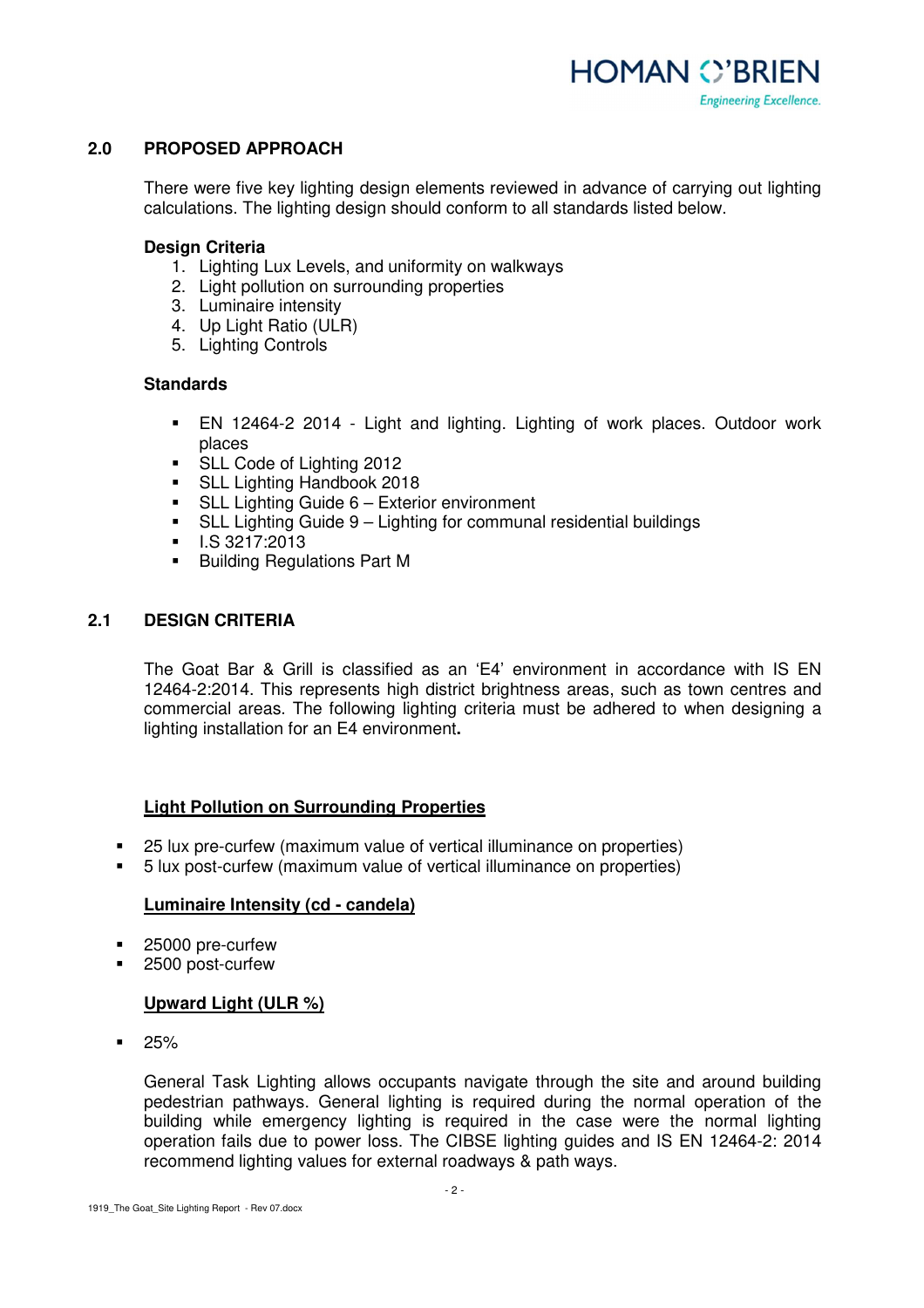

# **General Lighting Values**

- Walkways exclusively for pedestrians 5 lux (Illuminance)
- Regular Vehicle traffic 20 lux (Illuminance)
- GRI 50 (Glare Rating)
- Ra 20 Ra (Colour Rendering)

#### **Lighting Controls**

Lighting controls are essential for all exterior lights. A photo-electric cell (PEC) is proposed for automatic switch-on at dusk and off with time control. Presence detection may also be incorporated for safety purposes, e.g. when nobody is outside, after a set interval time, lighting reduces to a pre-determined level, e.g. 50%, but as soon as human or vehicular movement is detected, full illumination is restored.

#### **Bat Protection**

For Bat protection, the following mitigation measures have been imposed.

- All pole top luminaires to the western tree line boundary have been designed to 4 meter high, as Bats typically fly somewhere between 3 to 5m high.
- Pole top luminaires within the site are designed with hoods to minimise uplight spillage.
- Bollards lighting has been used as the primary way finding light source around blocks to offer mitigation to Bats flying somewhere between 3 to 5m high.

# **3.0 PROPOSED LIGHTING**

Pole top lighting, bollards, handrail lighting and architectural lighting are the primary lighting types proposed throughout. The proposed luminaires are utilized to meet all the aforementioned design criteria (minimum lux levels, glare, colour rendering etc.). Lighting specification sheet can be seen in Appendix 1.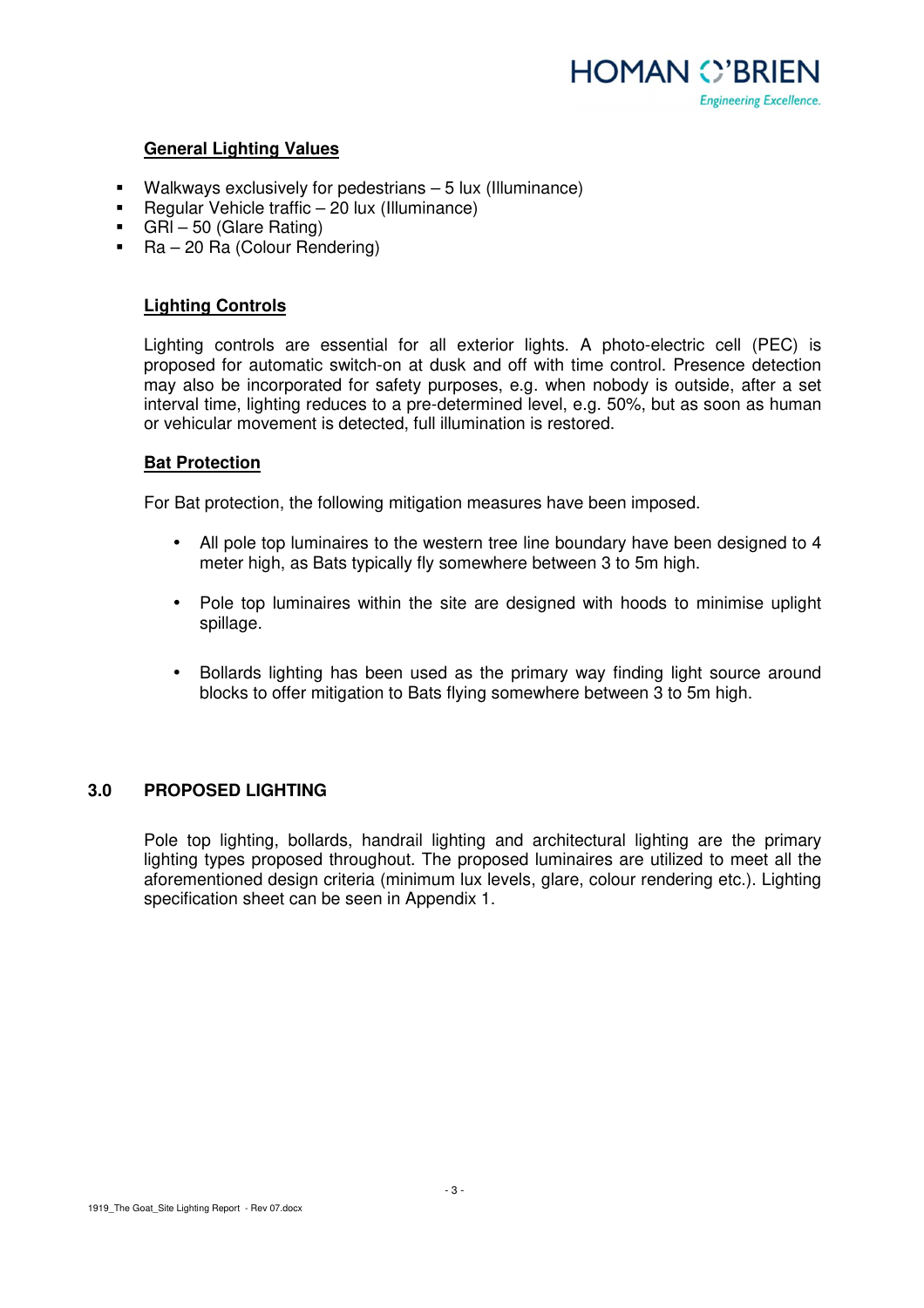



**Figure 2: Bollard Luminaire Example** 



**Figure 3: Pole Top Luminaire No1 Example**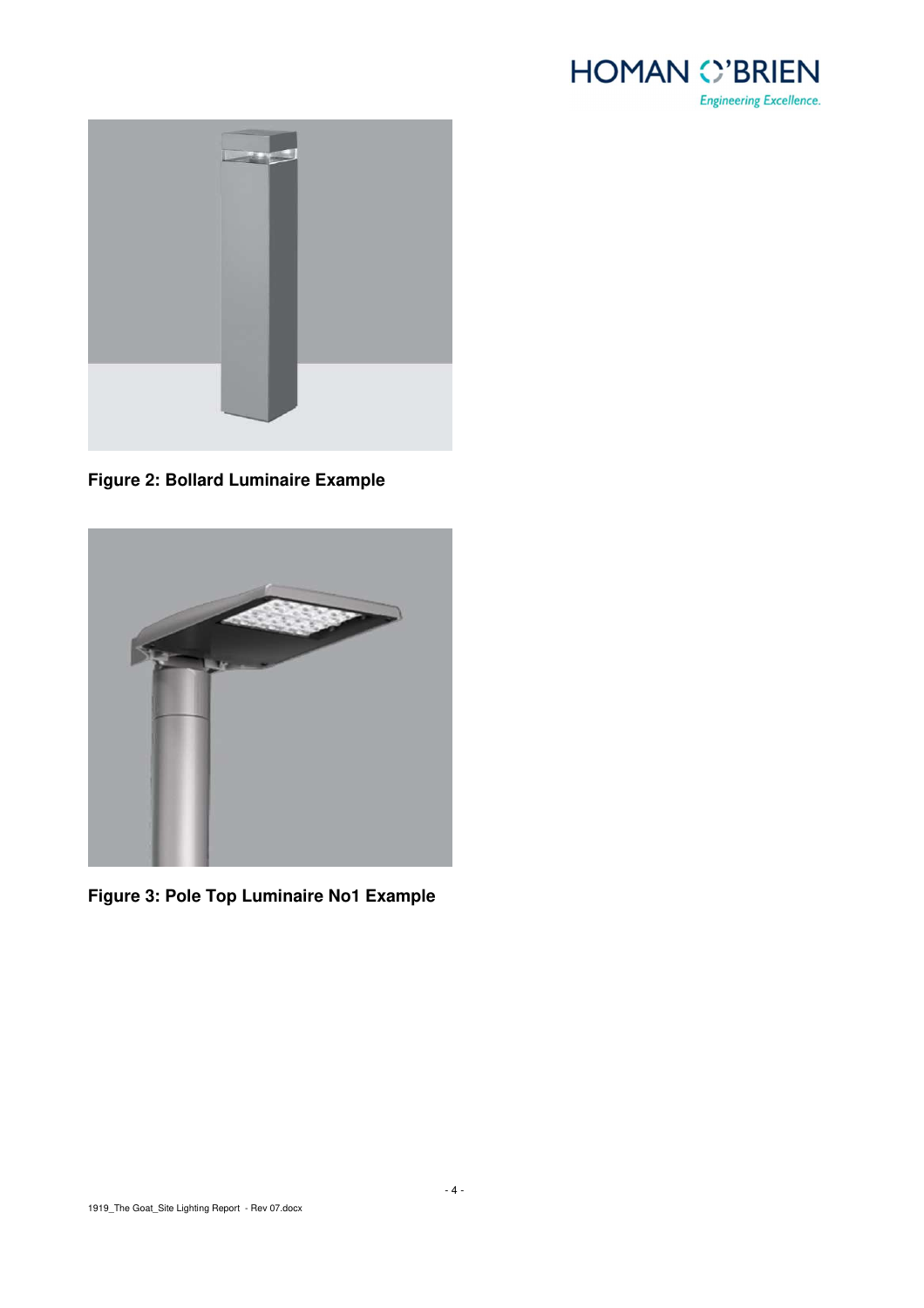



**Figure 4: Pole Top Luminaire No2 Example** 



**Figure 5: Handrail Luminaire Example**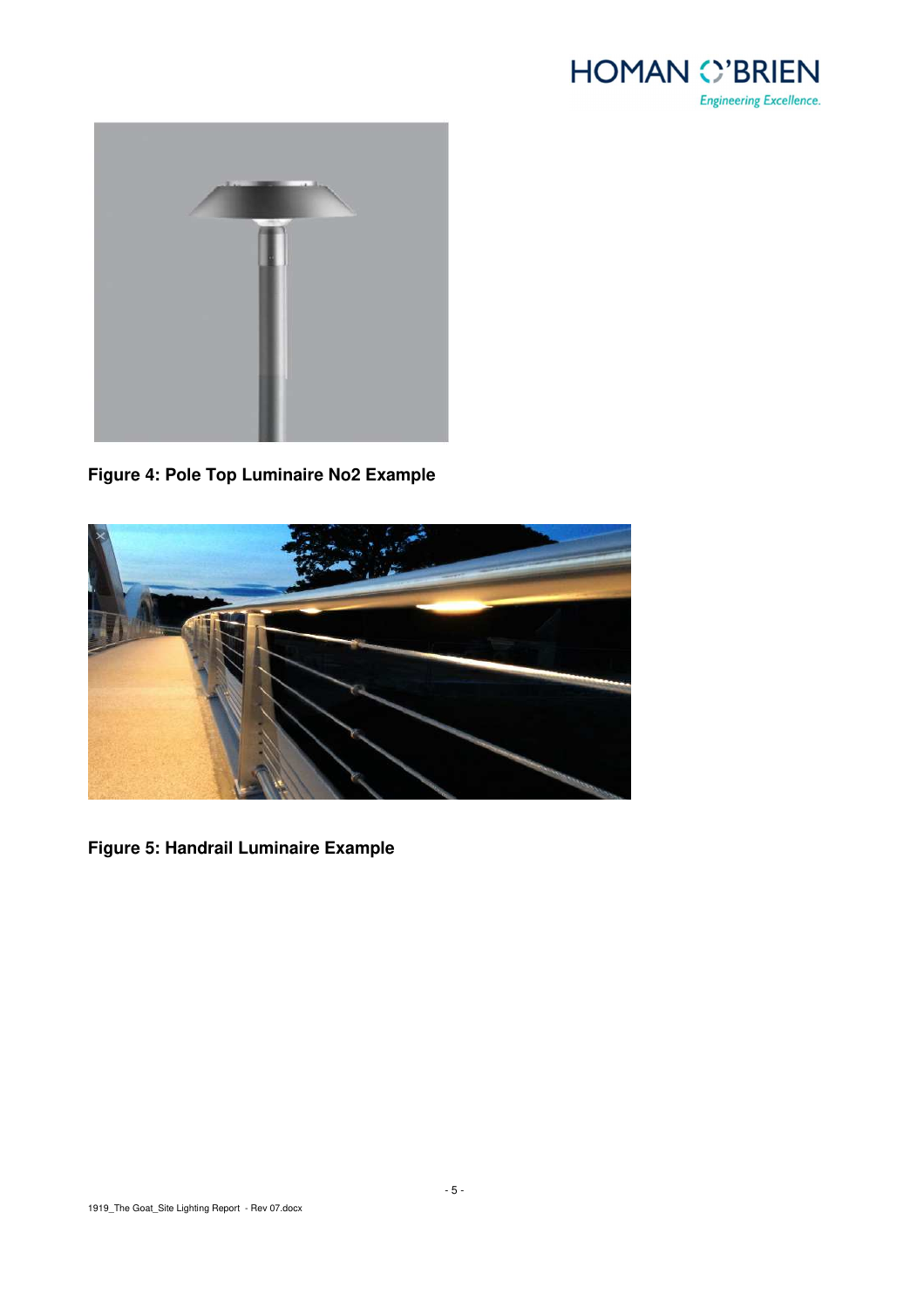

# **3.1 PROPOSED LIGHTING CALCULATION: RESULTS**

Figure 6 & 7 below details the light calculation result generated by Dialux.

- Pedestrian walkways for the hotel development average lux level : 12 Lux
- Pedestrian walkways for the residential development average lux level : 10 Lux

On review of the lighting results, light levels achieved are in line with standards and little or no light pollution on adjacent properties exist.

The ULR (Upward light ratio) has been estimated at 1.0% which is less than the design criteria maximum of 25% for an E4 environment.

#### **Figure 6 -Dialux Calculation Output– Pedestrian walkways for the hotel development:**



Position of surface in external scene: Marked point: (-84.374 m, 78.609 m, 0.000 m)



Grid: 128 x 128 Points

$$
\begin{array}{c}\nE_{\text{av}}\left[ l x \right] \\
12\n\end{array}
$$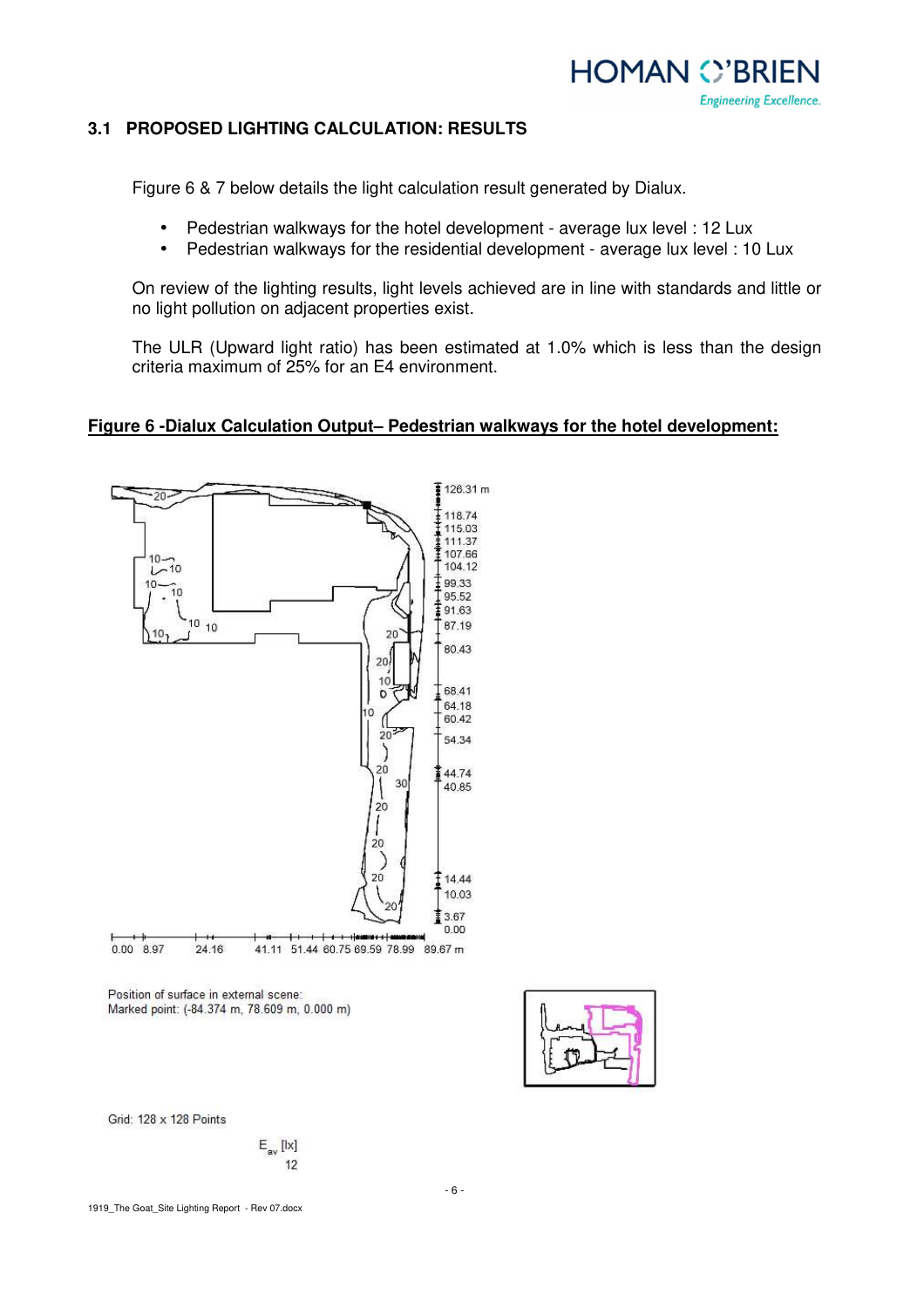

# **Figure 7 -Dialux Calculation Output – Pedestrian walkways for the residential development:**



Position of surface in external scene: Marked point: (-139.853 m, 19.134 m, 0.000 m)



Grid: 128 x 128 Points

$$
\begin{array}{c} \mathsf{E}_{\mathsf{av}}\left[\mathsf{I}\mathsf{x}\right] \\ \mathsf{10}\end{array}
$$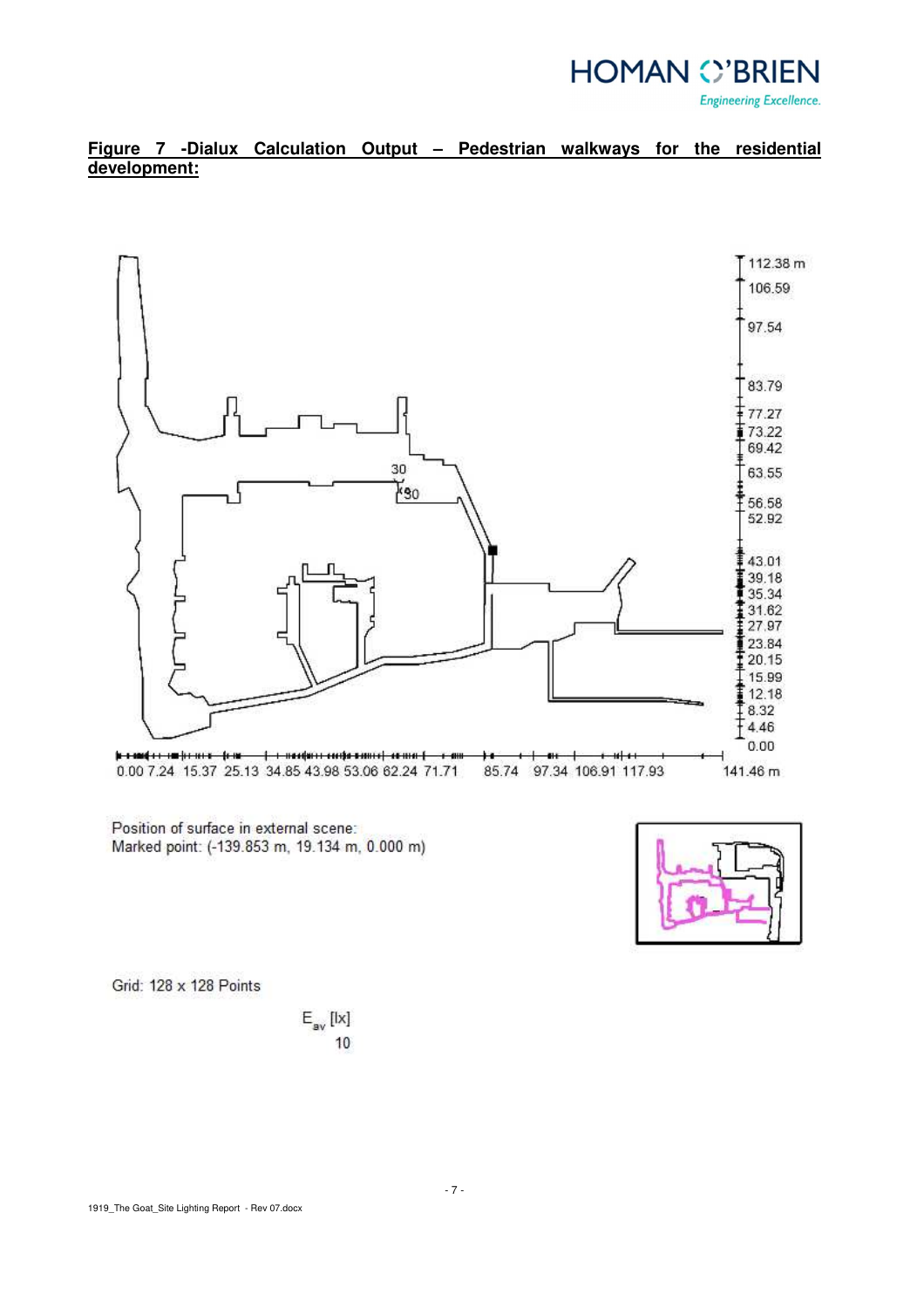**HOMAN O'BRIEN Engineering Excellence.** 

**Figure 8 Dialux Model 3D Visual (Taney Road View):** 



**Figure 9 Dialux Lighting Output Visual (Taney Road View):** 

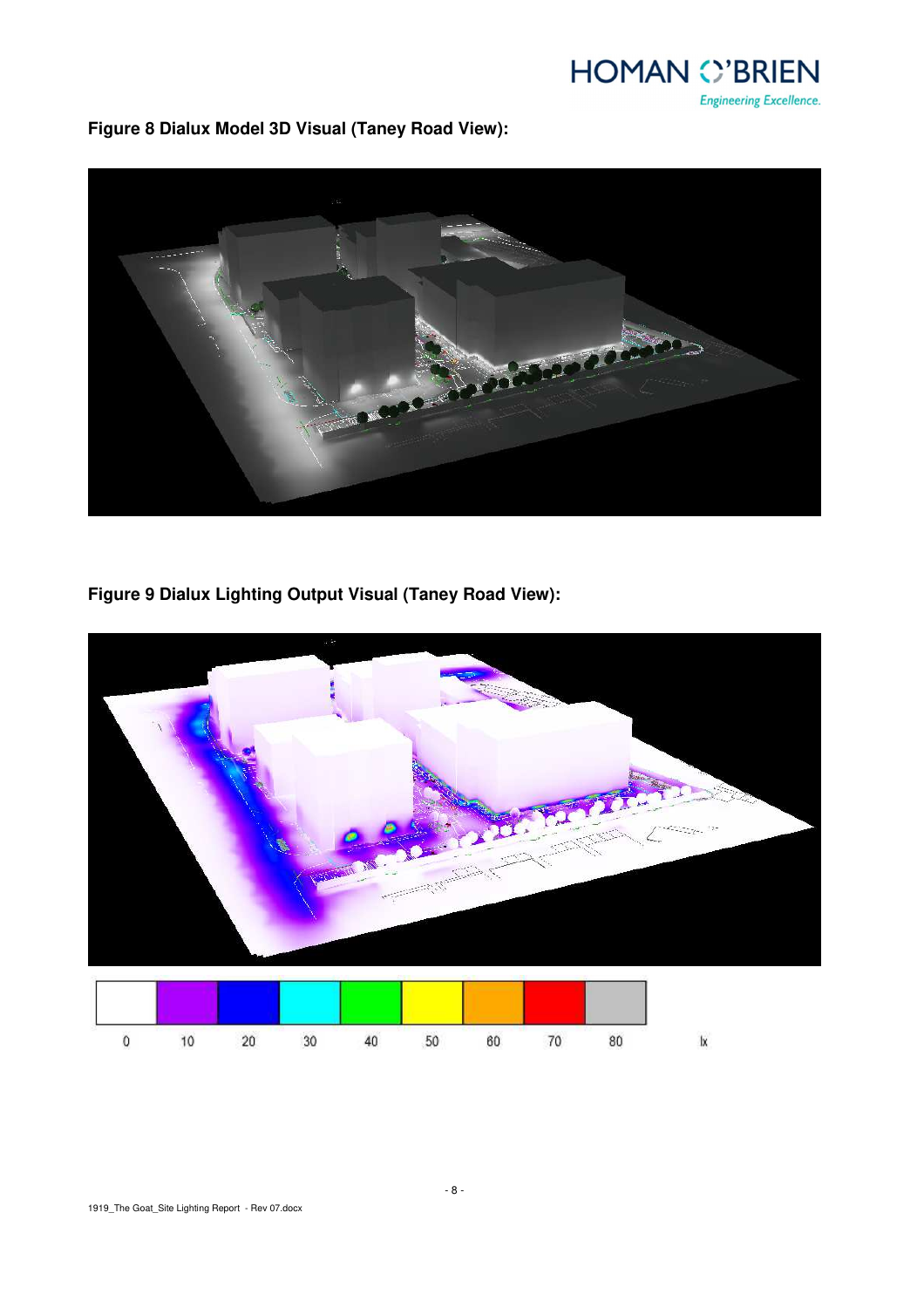

**Figure 10 Dialux Model 3D Visual (Drummartin Road View):** 



**Figure 11 Dialux Lighting Output Visual (Drummartin Road View):** 



1919\_The Goat\_Site Lighting Report - Rev 07.docx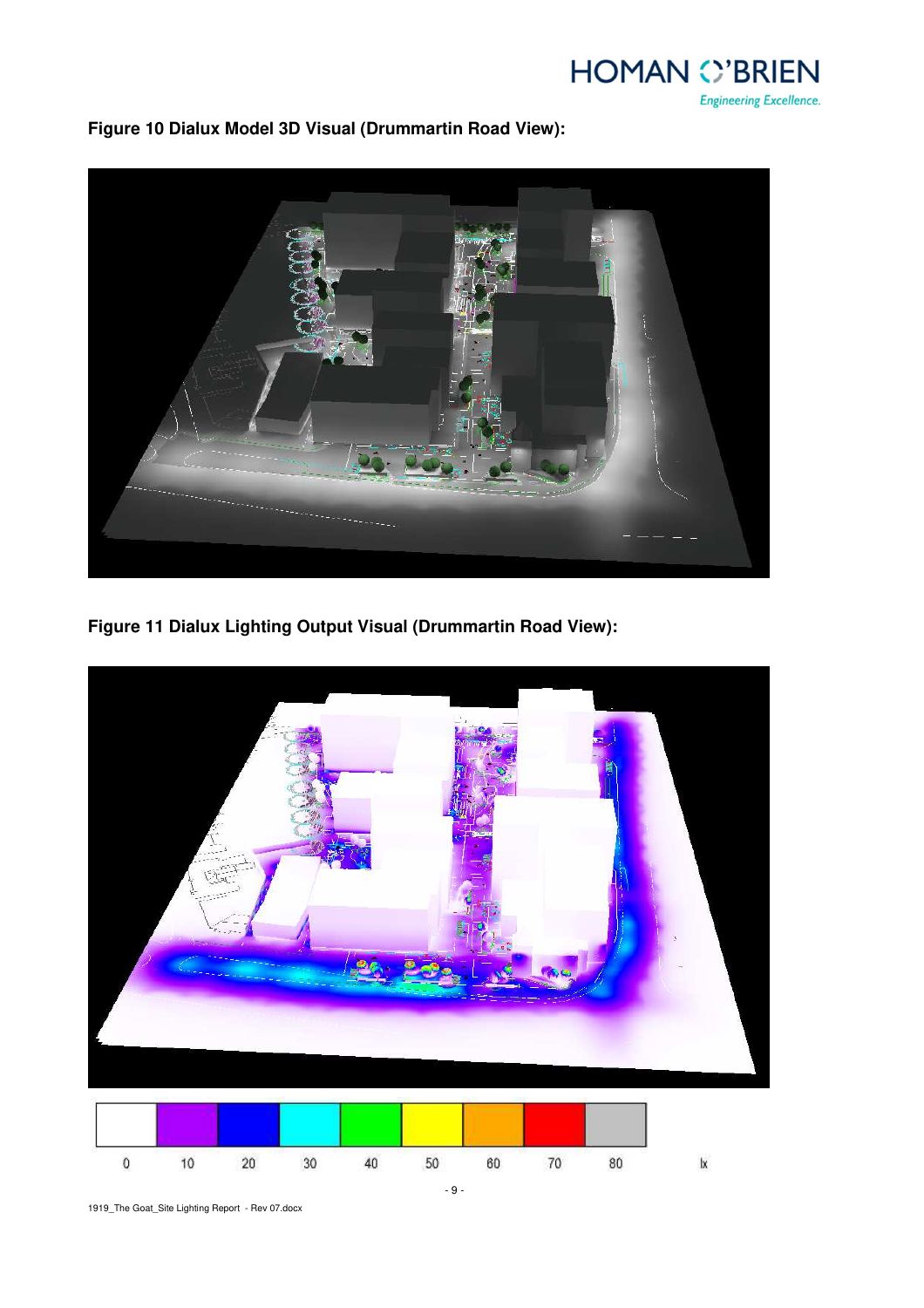**HOMAN C'BRIEN Engineering Excellence.** 

**Figure 12 Dialux Model 3D Visual (Birds Eye View):** 



**Figure 13 Dialux Lighting Output Visual Visual (Birds Eye View):** 



1919\_The Goat\_Site Lighting Report - Rev 07.docx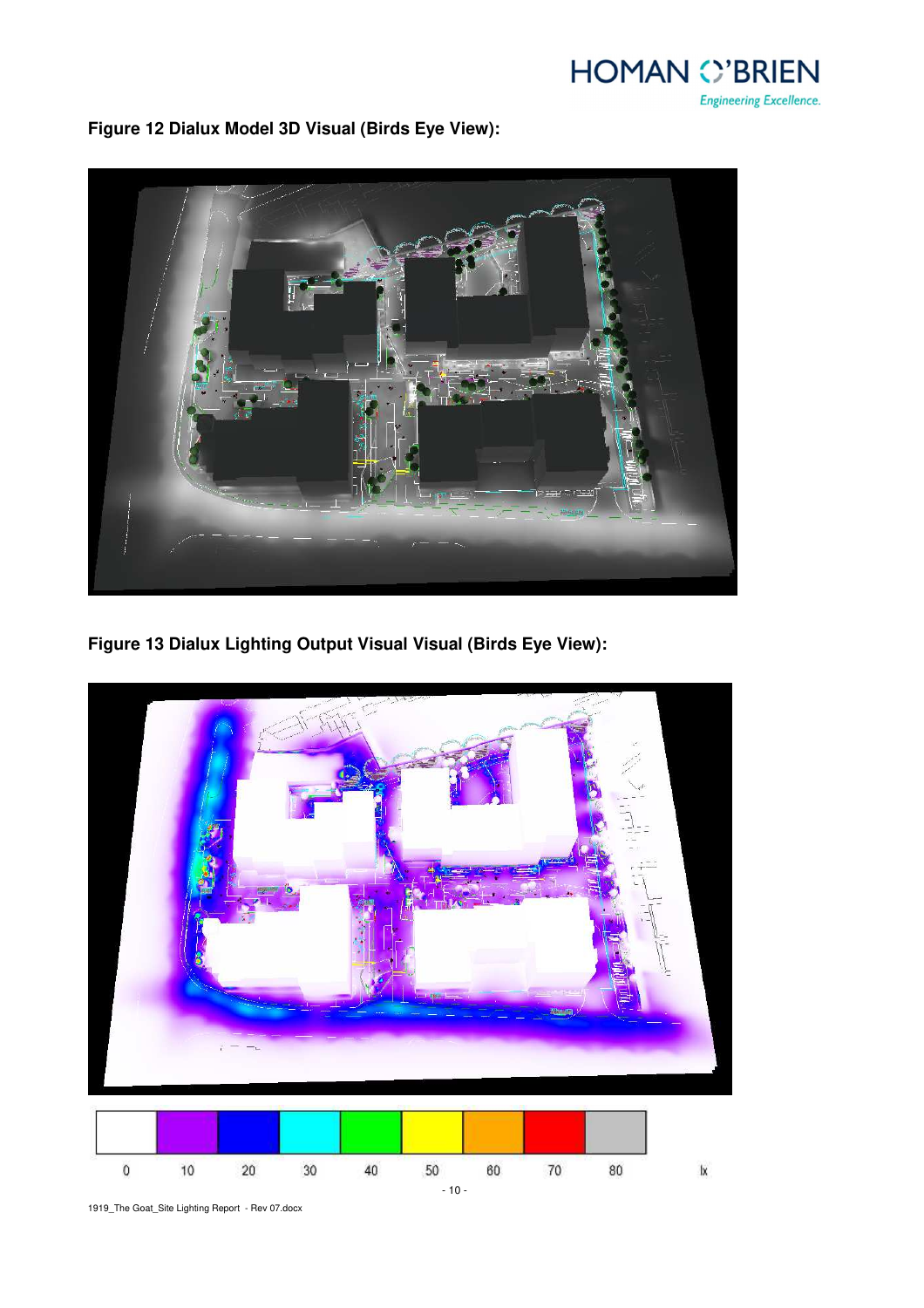

## **4.0 CONCLUSION**

Dialux calculations indicate that there will be negligible light pollution on surrounding areas. The upward light is estimated at 1.0% which is below the 25% maximum for an E4 environment.

The design has taken into account the presence of bats along the tree line and mitigation measures have been allowed for to minimise impact.

The proposed layout offers a design aesthetically pleasing for occupants and for the site as a whole. Homan O' Brien believe the proposed layout will blend seamlessly into the surrounding environment.